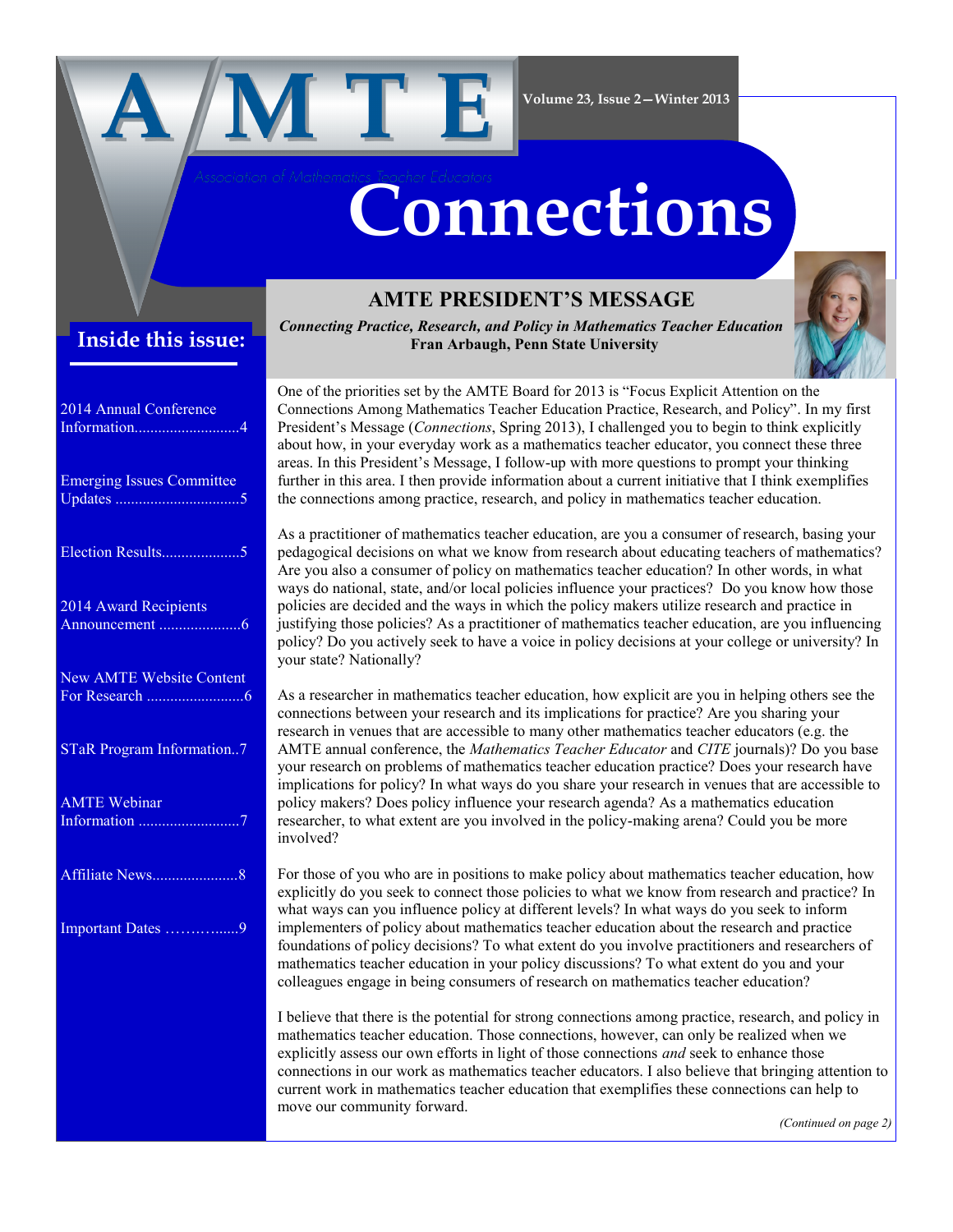**The Association of Mathematics Teacher Educators [www.amte.net](http://www.amte.net)**

**President** Fran Arbaugh

Curriculum & Instruction Penn State University 814-865-6321 [arbaugh@psu.edu](mailto:arbaugh@psu.edu)

**Immediate Past President** Marilyn Strutchens Department of Curriculum & Teaching Auburn University [strutme@auburn.edu](mailto:strutme@auburn.edu) 

**Secretary** Maggie B. McGatha Department of Middle & Secondary Education University of Louisville [maggie.mcgatha@louisville.edu](mailto:maggie.mcgatha@louisville.edu) 

**Treasurer** Suzanne Harper Department of Mathematics Miami University [Harpersr@MiamiOH.edu](mailto:Harpersr@MiamiOH.edu)

**Board Members at Large** Beth Herbel-Eisenmann Teacher Education Michigan State University<br>[bhe@msu.edu](mailto:bhe@msu.edu)

Stephen J. Pape School of Education Johns Hopkins University [Stephen\\_Pape@jhu.edu](mailto:Stephen_Pape@jhu.edu)

Edward A. Silver School of Education University of Michigan-Dearborn [easilver@umich.edu](mailto:easilver@umich.edu)

**Executive Director** Nadine Bezuk School of Teacher Education San Diego State University (619) 594-3971 [nbezuk@mail.sdsu.edu](mailto:nbezuk@mail.sdsu.edu)

**Affiliate Director** Megan Burton Department of Curriculum & Teaching Auburn University [megan.burton@auburn.edu](mailto:megan.burton@auburn.edu)

**Conference Director** Susan Gay Department of Curriculum & Teaching University of Kansas [sgay@ku.edu](mailto:sgay@ku.edu)

**Sponsorship Director** Kathleen Lynch-Davis Department of Curriculum & Instruction Appalachian State University [lynchrk@appstate.edu](mailto:lynchrk@appstate.edu)

**Newsletter Editor** Trena L. Wilkerson Department of Curriculum & Instruction Baylor University [Trena\\_Wilkerson@baylor.edu](mailto:Trena_Wilkerson@baylor.edu)

**Publications Director** Christine A. Browning Department of Mathematics Western Michigan University [christine.browning@wmich.edu](mailto:christine.browning@wmich.edu)

**Website Director** Joe Champion Department of Mathematics Boise State University [joe.champion@gmail.com](mailto:joe.champion@gmail.com)

# **Page 2 President's Message** (continued from page 1)

As the AMTE President, one of my responsibilities is to serve on the advisory board for the Mathematics Teacher Education Partnership ([www.aplu.org/page.aspx?pid=2184\).](http://www.aplu.org/page.aspx?pid=2184) During a recent advisory board conference call, it struck me that this project exemplifies the sentiment expressed by the AMTE Board in setting this 2013 priority. Soon after the conference call, I contacted Dr. W. Gary Martin, Leischuck Distinguished Professor at Auburn University and Co-Director of the MTE-Partnership, and asked if I could "interview" him about the project for this President's Message. He graciously agreed and we share that interview with you here.

#### \*\*\*\*\*\*\*

- Fran: Gary, thanks for offering to share information about the Mathematics Teacher Education Partnership with the AMTE members. Let's begin with a description of the MTE-Partnership.
- Gary: I'm happy to be able to share this information with AMTE members. The MTE-Partnership was established to "transform secondary mathematics teacher preparation " to ensure an adequate supply of teacher candidates who can promote mathematical excellence in their future students, leading to college and career readiness in accordance with the Common Core State Standards for Mathematics, the Mathematics Education of Teachers II, and other related documents. The Partnership is part of the Science and Mathematics Teacher Imperative of the Association of Public and Land-grant Universities (APLU) and includes 38 partnership teams; each team is led by an APLU member institution and includes at least one K-12 district and at least one other institution. In total, the partnership includes 69 universities, 87 school systems, 9 community colleges, and other interested institutions across 30 states. The aim of the partnership is to increase the supply of new teachers who can promote their students' readiness for future success.
- Fran: In what ways does the MTE-Partnership both depend upon and plan to impact current *practices* of mathematics teacher education?

Gary: The MTE-Partnership is adapting the "Networked Improvement Community" (NIC) design developed by the Carnegie Foundation for the Advancement of Teaching (Bryk, Gomez, & Grunow, 2010). This design marries precepts of improvement science with the power of networked improvement and is particularly well suited to the goals of the partnership. From improvement science comes an emphasis on rapidly prototyping, testing, and refining strategies for improvement to solve practical problems of practice. Additionally, the NIC's networked nature means that interventions are tested in a variety of contexts. Rather than trying to "control" variation, as common in educational research, variation is actively embraced in order to better understand how proposed solutions might be responsive to differing conditions under which they might be used. This combination allows us to mobilize the capacity of our partners to work in a parallel and coordinated manner to address various sub-problems – providing the capacity to build a variety of products and approaches demonstrated to be successful, but also sensitive to the conditions affecting their success.

The Partnership is currently organizing five "research action clusters" of teams who are working collaboratively using the NIC design to address five priority problems facing mathematics teacher preparation – clinical experiences, mathematical preparation in introductory mathematics courses (which includes students from a broad range of majors, including secondary mathematics education), mathematical content courses particular to developing candidates' mathematical knowledge for teaching, assessments of candidates' mathematical knowledge for teaching, and recruitment and retention. In the coming months, each of the clusters will be developing strategies, approaches, and products that might then be test and refined with successively larger groups of teams.

*(Continued on page 3)*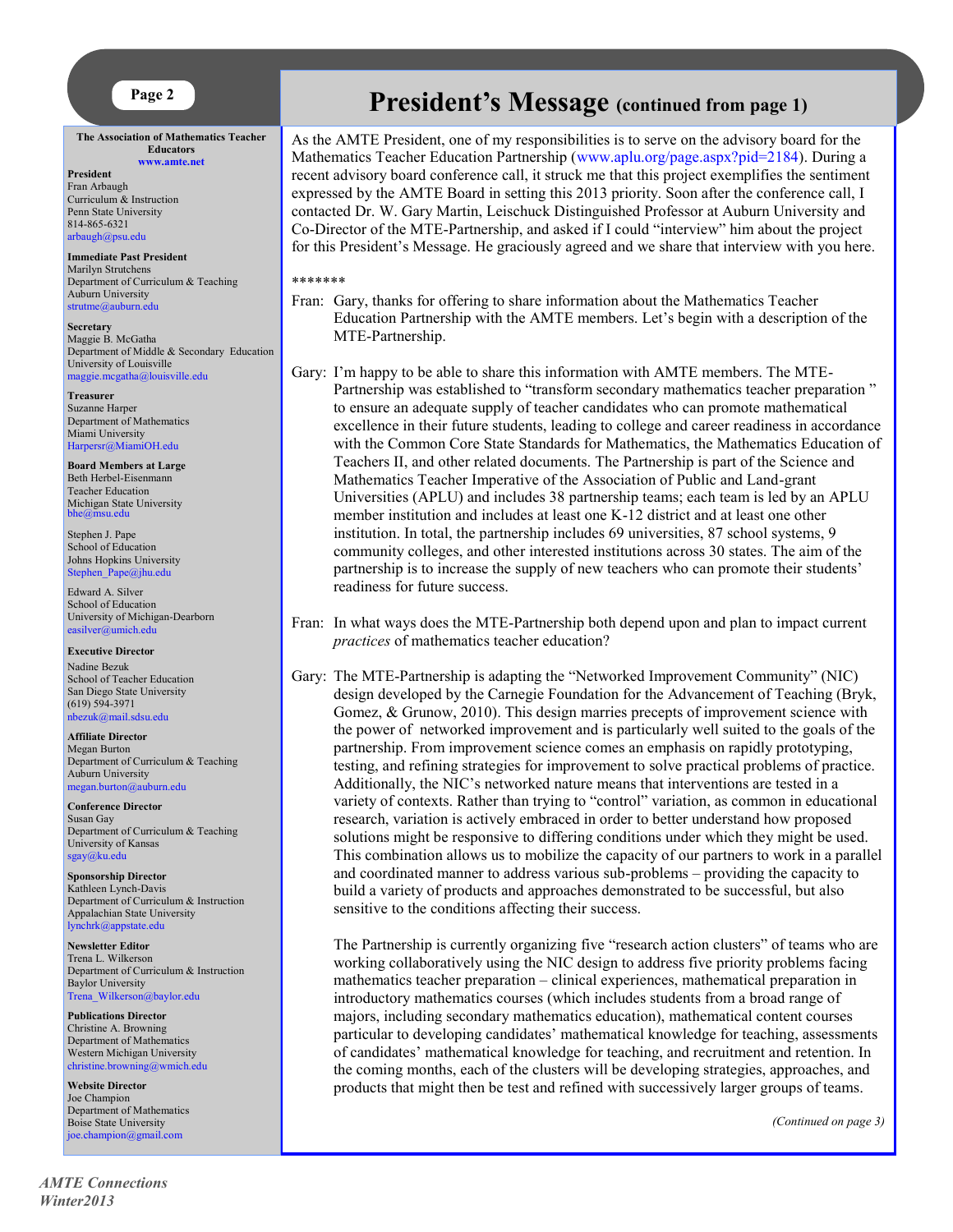|        | <b>President's Message</b> (continued from page 2)                                                                                                                                                                                                                                                                                                                                                                                                                                                                                                                                                                                                                                                                                                                                | Page 3                                                                             |
|--------|-----------------------------------------------------------------------------------------------------------------------------------------------------------------------------------------------------------------------------------------------------------------------------------------------------------------------------------------------------------------------------------------------------------------------------------------------------------------------------------------------------------------------------------------------------------------------------------------------------------------------------------------------------------------------------------------------------------------------------------------------------------------------------------|------------------------------------------------------------------------------------|
|        | Fran: In what ways does the Mathematics Teacher Education Partnership both depend upon and plan to<br>impact current research on mathematics teacher education?                                                                                                                                                                                                                                                                                                                                                                                                                                                                                                                                                                                                                   |                                                                                    |
|        | Gary: While not based on typical research methodologies, the NIC approach has the potential to generate<br>knowledge not only about productive strategies for improving mathematics teacher preparation but<br>also the contexts in which those strategies work. The NIC model provides an alternative path to<br>knowledge generation that is quite different from experimental designs, in which variation is<br>controlled rather than seen as an inevitable and critical part of the research question, and to<br>qualitative designs, which may lack the scale to provide knowledge that is generalizable across<br>contexts. In some sense, the NIC design lives in the intersection between improving practice and<br>research.                                            |                                                                                    |
|        | The NIC design is based on a thorough analysis of a particular problem space, which includes<br>extensive reviews of literature describing both factors underlying the problem and promising<br>practices relevant to the problem. In addition, the results developed by our partnership may generate<br>further inquiry using other research designs. Additionally, we hope to demonstrate the value of the<br>NIC approach for addressing significant problems facing mathematics teacher education in other<br>domains.                                                                                                                                                                                                                                                        | See pages 4-5<br>of this                                                           |
|        | Fran: In what ways does the Mathematics Teacher Education Partnership both depend upon and plan to<br>impact current <i>policy</i> of mathematics teacher education?                                                                                                                                                                                                                                                                                                                                                                                                                                                                                                                                                                                                              | newsletter<br>for more<br>information<br>on the<br><b>2014 AMTE</b><br>Conference. |
|        | Gary: Policy issues are an inherent part of the problem space in secondary mathematics teacher preparation.<br>They both represent part of the context in which interventions are addressed (e.g., certification<br>requirements or university policies and practices), impacting how interventions may need to be<br>adapted in light of those policies. On the other hand, policy also represents a potential lever for<br>change; impacting policy at some level might be one of the strategies used to effect change in a<br>particular arena. In addition to the research design of the partnership, we also strive to be part of the<br>national dialogue around mathematics teacher preparation by nurturing relationships with other<br>organizations with related goals. |                                                                                    |
|        | Fran: In what ways does the Mathematics Teacher Education Partnership represent the intersection of<br>research, practice, and policy?                                                                                                                                                                                                                                                                                                                                                                                                                                                                                                                                                                                                                                            |                                                                                    |
|        | Gary: I hope I have made the argument that we live at the intersection of these three worlds. While our<br>ultimate goal is to improve secondary mathematics teacher preparation, this goal is inherently<br>dependent upon, and in turn potentially impacts, both the knowledge of the field and the policy<br>arena.                                                                                                                                                                                                                                                                                                                                                                                                                                                            |                                                                                    |
| ****** |                                                                                                                                                                                                                                                                                                                                                                                                                                                                                                                                                                                                                                                                                                                                                                                   |                                                                                    |
|        | We hope that this information about the Mathematics Teacher Education Partnership is helpful to you in<br>seeing the connections that can exist among mathematics teacher education practices, research, and policies.<br>My personal thanks to Gary for participating in the interview. If you are interested in more information<br>about the MTE-Partnership, Gary and his colleagues have a session at the 2014 AMTE Annual Conference;<br>in addition, Gary has agreed to conduct an AMTE Webinar in Spring 2014. There is more to come about<br>this project and AMTE's involvement in its work!                                                                                                                                                                            |                                                                                    |
|        | Reference                                                                                                                                                                                                                                                                                                                                                                                                                                                                                                                                                                                                                                                                                                                                                                         |                                                                                    |
|        | Bryk A. S., Gomez L. M., Grunow A. (2010). Getting Ideas Into Action: Building Networked Improvement                                                                                                                                                                                                                                                                                                                                                                                                                                                                                                                                                                                                                                                                              |                                                                                    |

Bryk A. S., Gomez L. M., Grunow A. (2010). *Getting Ideas Into Action: Building Networked Improvement Communities in Education*, Carnegie Foundation for the Advancement of Teaching, Stanford, CA, essay, retrieved from [http://www.carnegiefoundation.org/spotlight/webinar-bryk-gomez-building-networked](http://www.carnegiefoundation.org/spotlight/webinar-bryk-gomez-building-networked-improvement-communities-in-education)[improvement-communities-in-education.](http://www.carnegiefoundation.org/spotlight/webinar-bryk-gomez-building-networked-improvement-communities-in-education)

> *AMTE Connections Winter 2013*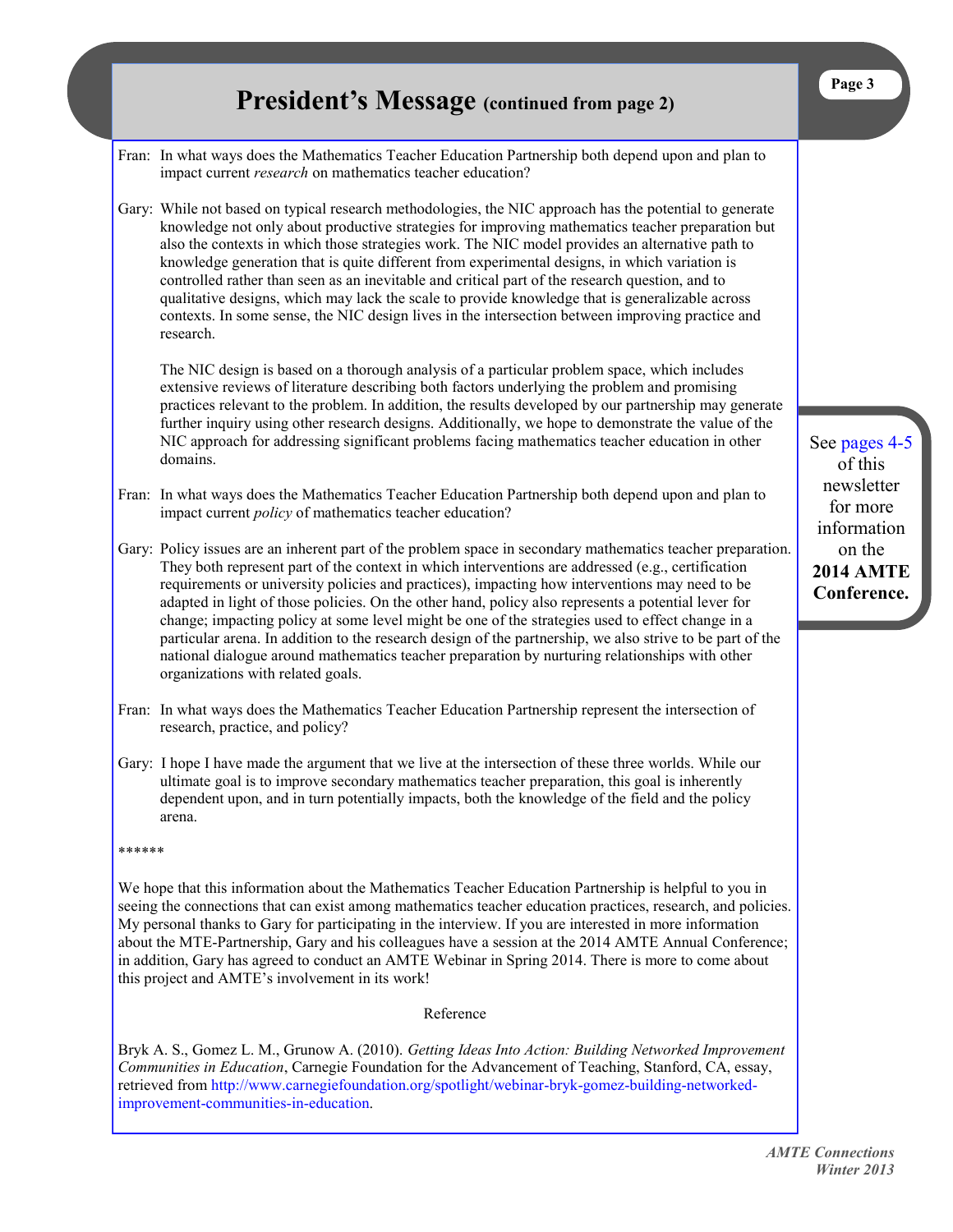# **The Association of Mathematics Teacher Educators (AMTE) Eighteenth Annual Conference**

**Irvine, CA**

#### **February 6-8, 2014**

<span id="page-3-0"></span>

|                                                                                 | <b>February 0-8, 2014</b>                                                                                                                                                                                                                                                                                                                                                                                                                                      |  |  |
|---------------------------------------------------------------------------------|----------------------------------------------------------------------------------------------------------------------------------------------------------------------------------------------------------------------------------------------------------------------------------------------------------------------------------------------------------------------------------------------------------------------------------------------------------------|--|--|
|                                                                                 | The Eighteenth Annual Conference will be held at the Hotel Irvine Jamboree Center in Irvine, CA. The hotel<br>changed management this fall and is no longer the Hyatt Regency Irvine. The new management staff is<br>already helping us plan for a successful conference.                                                                                                                                                                                      |  |  |
| See http://<br>www.amte.net/<br>conferences/<br>conf2014<br>for the latest 2014 | Many arrangements for our conference at the hotel are not changing. The hotel room rate is still \$165 for a<br>single or double room. As cancellations are made, there may still be guestrooms available at our special<br>conference rates. Hotel reservations can be made by calling 888-230-4452. Be sure to mention "AMTE<br>Conference" when you call. If you have difficulties with your hotel reservation, please contact Susan Gay at<br>sgay@ku.edu. |  |  |
| conference updates.                                                             | The hotel will continue to have a complimentary shuttle between the Orange County/John Wayne Airport<br>(SNA) and the hotel. More information about traveling to Irvine and the Hotel Irvine Jamboree Center is on<br>the AMTE website.                                                                                                                                                                                                                        |  |  |
|                                                                                 | Program information will be updated over the next few weeks and a final program will be posted by mid-<br>January.                                                                                                                                                                                                                                                                                                                                             |  |  |
|                                                                                 | <b>Conference Highlights</b>                                                                                                                                                                                                                                                                                                                                                                                                                                   |  |  |
|                                                                                 | <b>Thursday</b><br>A full slate of conference sessions will begin at 9:00 a.m. Breakfast is on your own. Lunch and afternoon<br>break will be provided and are included in the registration fee. During lunch, the Mentoring Committee has<br>selected topics and facilitators for discussion groups; we hope you will join a group discussing a topic of<br>interest.                                                                                         |  |  |
|                                                                                 | A Learn and Reflect sub-strand will occur within the Equity and Mathematics Education strand. The<br>Reflection and Action Session led by AMTE Equity Task Force Members will be held from 3:15 to 4:00<br>p.m.                                                                                                                                                                                                                                                |  |  |
| Exciting new<br>conference APP to<br>be available for the                       | Beatriz D'Ambrosio, Miami University, Oxford, OH, is the speaker at the Thursday General Session from<br>4:30 to 6:00 p.m. The title of her presentation is Living Contradictions: Negotiating Practices as Mathematics<br>Teacher Educators. Dinner Thursday evening is on your own.                                                                                                                                                                          |  |  |
| 2014 AMTE<br>conference!<br>Look for updates<br>on the AMTE                     | Friday<br>Conference sessions will begin on Friday at 8:00 a.m. Friday's continental breakfast, lunch, and dinner are<br>included with the registration fees along with an afternoon break. AMTE committees will meet during lunch.                                                                                                                                                                                                                            |  |  |
| website soon!                                                                   | A Learn and Reflect sub-strand will occur within the Preservice Teacher Field Experiences strand. A<br>Reflection and Action Session led by AMTE Professional Development Committee Members will be held<br>from 2:00 to 2:45 p.m.                                                                                                                                                                                                                             |  |  |
|                                                                                 | Session highlights include a presentation by Hilda Borko, this year's winner of the Excellence Award for<br>Scholarship, and a presentation by last year's Early Career Award Winner, Anderson Norton.                                                                                                                                                                                                                                                         |  |  |
|                                                                                 | Beginning at 4:30 p.m., the Judith Jacobs Lecture will be given by Barbara Reys, University of Missouri.<br>The title of her presentation is Curriculum Matters! For Teachers, for Students, and for Mathematics Teacher<br>Educators.                                                                                                                                                                                                                         |  |  |
|                                                                                 | <b>Saturday</b><br>Conference sessions will begin on Saturday at 8:00 a.m. Continental breakfast and lunch are included with the<br>registration fees. Members of AMTE affiliates will meet during breakfast. The AMTE Business Meeting<br>will be held during lunch. The conference will conclude by 1:15 p.m.                                                                                                                                                |  |  |
|                                                                                 | We look forward to seeing you in February in Irvine, California!                                                                                                                                                                                                                                                                                                                                                                                               |  |  |

*Susan Gay, AMTE Conference Director, [sgay@ku.edu,](mailto:sgay@ku.edu) University of Kansas, KS*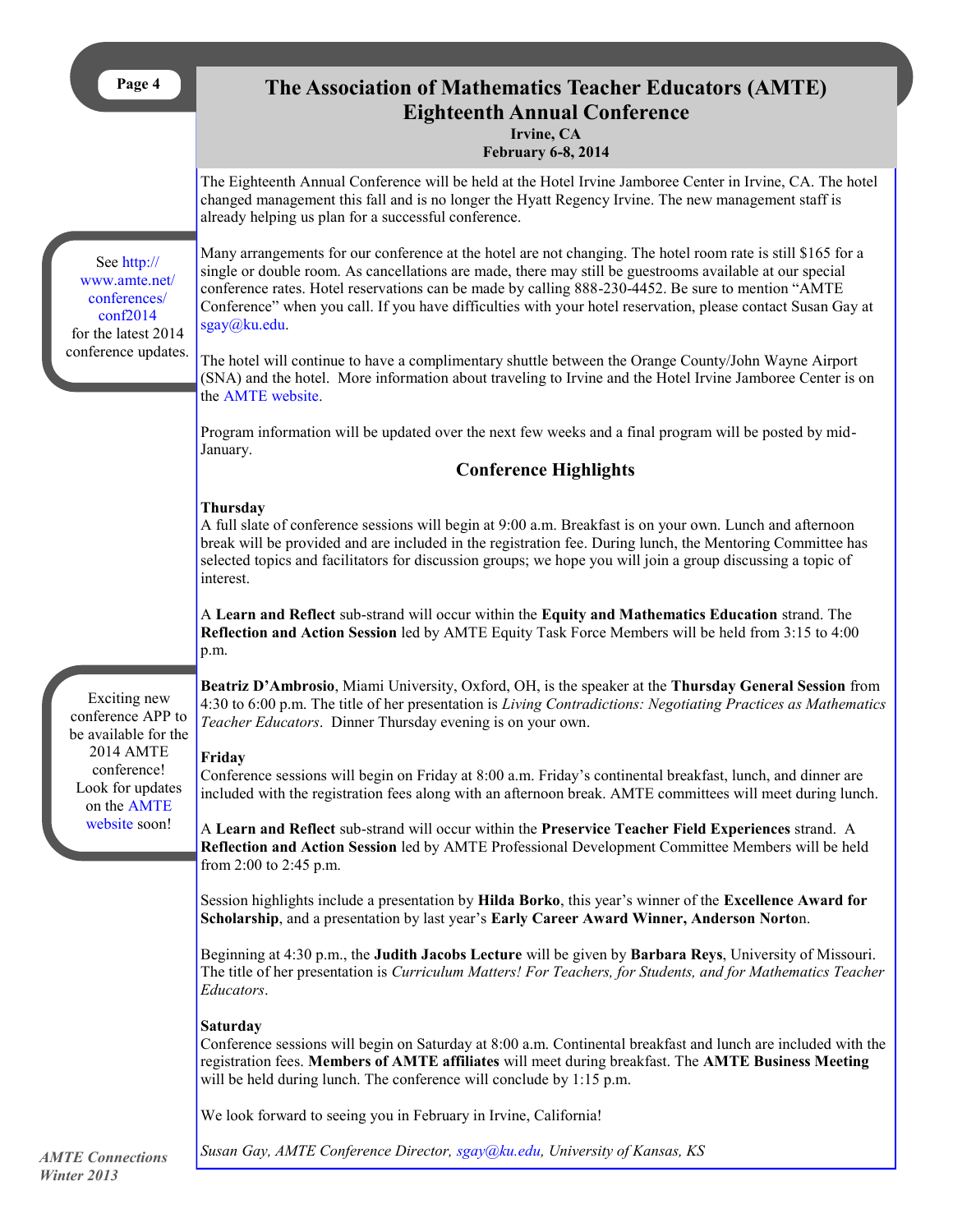## **Emerging Issues Committee Announcement Advocacy Sessions 2014 AMTE Conference**

<span id="page-4-0"></span>**Advocacy Breakfast** – The annual AMTE Advocacy Breakfast to be held Friday morning of the conference from 7-8 a.m. will present up-to-date initiatives related to policy issues in mathematics education. The speaker panel includes Ken Krehbiel, National Council of Teachers of Mathematics, Patricia Johnson, United States Department of Education, and Karen King, National Science Foundation. The presenters will outline major issues we should consider related to policy, research, and practice in our field. There will be an opportunity for questions and discussion following brief presentations by the panel members.

**Advocacy Toolkit Work Session** – This interactive session to be held from 8-9 a.m. (immediately following the Advocacy Breakfast) will begin the process of creating and assembling AMTE's Advocacy Toolkit. This toolkit will provide mathematics educators with key contacts, resources, and position statements to use as they engage in policy–related discussions involving mathematics education (e.g. CCSS and teacher education, professional development related to consortial assessments, NCTQ ratings, CAEP Standards, etc.). Ken Krehbiel, National Council of Teachers of Mathematics, Pat Johnson, United States Department of Education, Karen King, National Science Foundation, and the AMTE Emerging Issues Committee will help to guide the session and toolkit assembly. Come. Get involved. Help determine what's in OUR toolkit.

## **Congratulations to newly elected AMTE President-elect, Secretary, and Board Member-at-large!**

**AMTE President-elect** Christine Thomas, Georgia State University

#### **AMTE Secretary** Nicole Rigelman, Portland State University

### **AMTE Board Member-at-large**

Timothy Boerst, University of Michigan

*Submitted by Maggie Niess, Oregon State University Chair, AMTE Nominations and Elections Committee, [niessm@onid.orst.edu](mailto:niessm@onid.orst.edu)*

# **2014 Annual Conference Deadlines:**

**Late Registration Payment RECEIVED: January 24, 2014 Conference Dates: February 6-8, 2014**

Follow AMTE on **Twitter** [\(@AMTEnews\)](https://twitter.com/AMTENews)  for conference updates and other news.

*AMTE Connections Winter 2013*

**Page 5**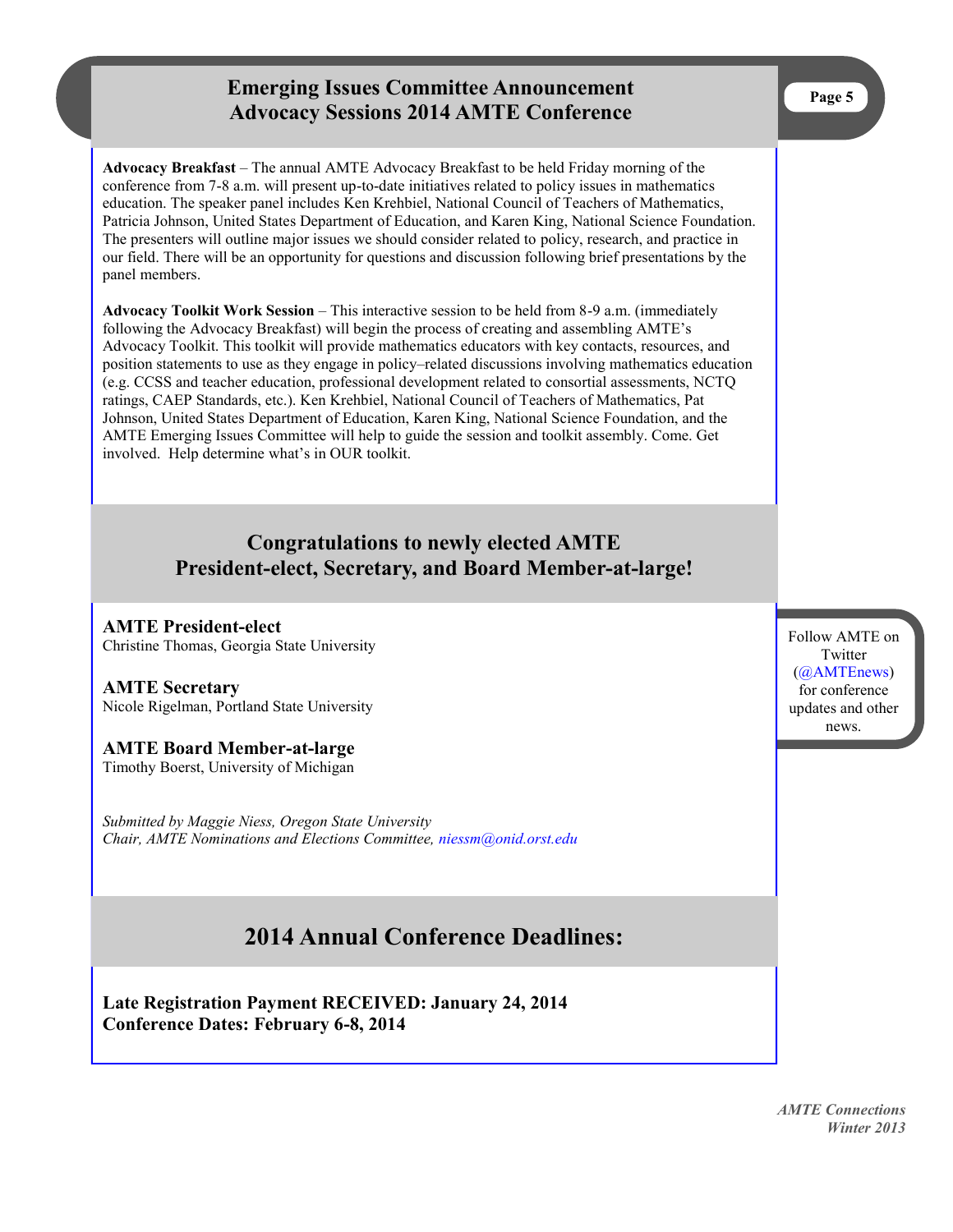<span id="page-5-0"></span>

|--|

## **Congratulations to AMTE's 2014 Award Recipients**

| Click here to<br>donate to the<br>Susan Gay<br>Travel<br>Scholarship<br>fund. | Award recipients will be recognized at the 2014 AMTE Annual Conference in Irvine, CA.<br>The AMTE Excellence in Scholarship in Mathematics Teacher Education Award<br>Hilda Borko, Stanford University<br>The AMTE Early Career Award<br>Amanda Jansen, University of Delaware<br><b>AMTE Susan Gay Conference Travel Scholarship Recipients</b><br>Matthew Campbell, Oregon State University<br>Jodi Fasteen, Portland State University<br>Courtney Lynch, Pennsylvania State University<br>Amanda Sawyer, University of Georgia<br><b>Elementary Math Specialist Scholarship Recipients</b><br>Lindsey Atkinson, Arlington, VA<br>Rebecca Fowler, Maryville, MO<br>Kellie Petrick, Hillsboro, OR<br>Courtney Koestler, AMTE Awards Committee Chair, ckoestler@email.arizona.edu |
|-------------------------------------------------------------------------------|-----------------------------------------------------------------------------------------------------------------------------------------------------------------------------------------------------------------------------------------------------------------------------------------------------------------------------------------------------------------------------------------------------------------------------------------------------------------------------------------------------------------------------------------------------------------------------------------------------------------------------------------------------------------------------------------------------------------------------------------------------------------------------------|
|                                                                               | <b>AMTE Research on Mathematics Teacher Education Advisory</b><br><b>Committee (RMTEAC) Update</b><br>New website content!                                                                                                                                                                                                                                                                                                                                                                                                                                                                                                                                                                                                                                                        |

The Research tab on the [AMTE website](http://www.amte.net) has new content, and a new look to match that content. There are now three sub-sections within the main Research section of the website: *Useful Articles, Getting Personal, and News and Updates.*

Within the Useful Articles section you will find a bibliography of articles grouped into the following categories: elementary methods and content, secondary methods and content, professional development, and MTE development/doctoral courses. The Research Committee has begun to develop these lists of useful articles and intends to add to the lists in consultation with leaders in mathematics educators. We also welcome suggestions from the membership. If you have an article to suggest, please send the citation to Amy Roth McDuffie at mcduffie@tricity.wsu.edu.

Within the Getting Personal section are interviews that Research Committee members have done with various mathematics teacher educators. Selection of people to interview was based on criteria developed by the committee: (a) winner of an AMTE award; (b) keynote speaker at AMTE, NCTM research session, PME-NA, or AERA, and/or (c) author of one of the articles in our bibliography. Three interviews are currently posted on the site. These interviews are with Karen Karp, Rico Gutstein, and Barbara Reys. Three other interviews are in the works. The committee plans to conduct between two and six interviews per academic year.

The News and Updates section includes a list of important dates for conferences and proposal deadlines of interest to the AMTE membership. It also includes a brief summary and upcoming deadlines for various NSF solicitations.

*Submitted by Mary Foote, Queens College-CUNY RMTEAC Chair,* [mary.foote@qc.cuny.edu](mailto:mary.foote@qc.cuny.edu)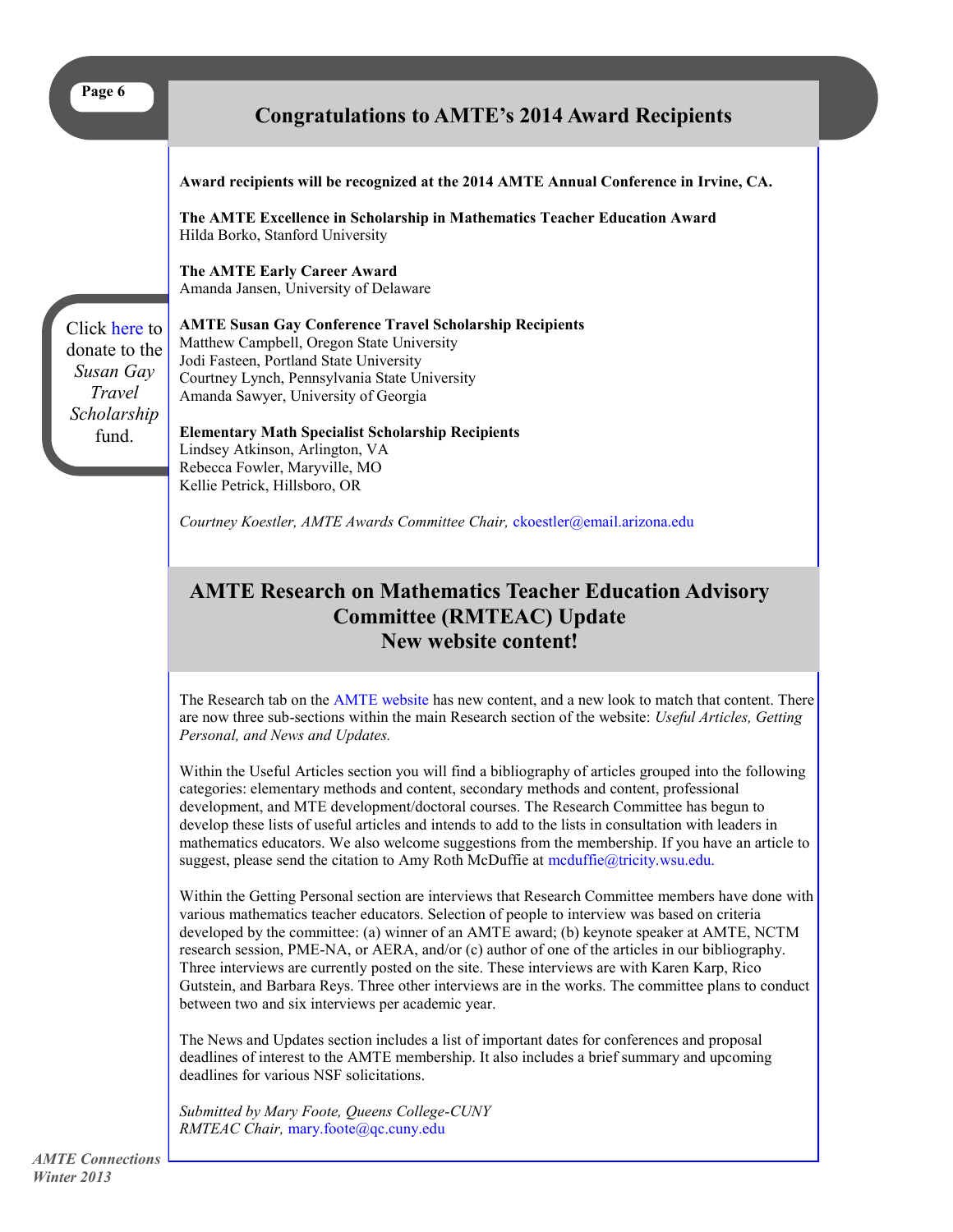# **The STaR Program Needs Your Help**



<span id="page-6-0"></span>The Service, Teaching and Research (STaR) Program is an induction program for early career mathematics educators working at institutions of higher education. The program was initiated through a grant from the National Science Foundation and is now under the auspices the Association of Mathematics Teacher Educators.

To date, 148 early career mathematics educators working at 113 institutions of higher education (in 41 states) have completed the program. STaR Fellows are overwhelmingly positive about the program.

*"There are moments in life when you know you are taking part in something great. I can honestly say that STaR was such an experience for me. To have dedicated time to learn from and with fellow mathematics educators who are at the same point of their journey as I was beyond valuable."* 

*"Many conferences and workshops provide opportunities to meet colleagues, develop relationships between institutions, craft works on research, and/or advance the profession of teaching. STaR stands apart because it does all of these things, but in a way that supports the development of junior faculty across various institutions with differing demands (both in terms of work and culture). It is a significant and critical contribution to our profession."*

*"As an individual mathematics educator at my campus, interaction with other mathematics educators is an extraordinarily important activity to continue my growth as a faculty member. The STaR Institute provided an unbelievably amazing opportunity to interact with colleagues that a future fellow will interact and collaborate with for the remainder of the fellow's career. Few, if any, outlets are available to early-career mathematics educators that match the quality of the STaR Institute."*

See more about the program at a website designed and maintained by the STaR Fellows: [http://starfellows.com.](http://starfellows.com/)

The continuation of the program depends entirely on donations from professional organizations, foundations, and AMTE members. Please consider making a donation to support the STaR Program, see: [http://www.amte.net/star.](http://www.amte.net/star)

# **Next AMTE Webinar**

*Writing for Mathematics Teacher Educator*

**Presenters:** Melissa Boston, Duquesne University, Associate Editor Denise Spangler, University of Georgia, Chair of the Editorial Panel

#### **Date: Thursday, January 23, 2014**

Mathematics Teacher Educator was launched as a new journal in September 2012 and has thus far published 3 issues. We will describe the types of manuscripts that MTE is seeking to publish and will describe the nature of evidence that is appropriate for this journal. We will also describe the review process and explain the review criteria in detail. This webinar is intended both for those who are seeking to submit manuscripts to MTE and those who wish to become reviewers.

*Submitted by Dorothy White, University of Georgia,* [dywhite@uga.edu](mailto:dywhite@uga.edu) *Chair, Professional Development Committee*

To donate to the STaR Fellows program visit [www.amte.net/](http://www.amte.net/star) [star.](http://www.amte.net/star)

> 2014 AMTE Annual Conference Information

See [page 4](#page-3-0) for more information.

*AMTE Connections Winter 2013*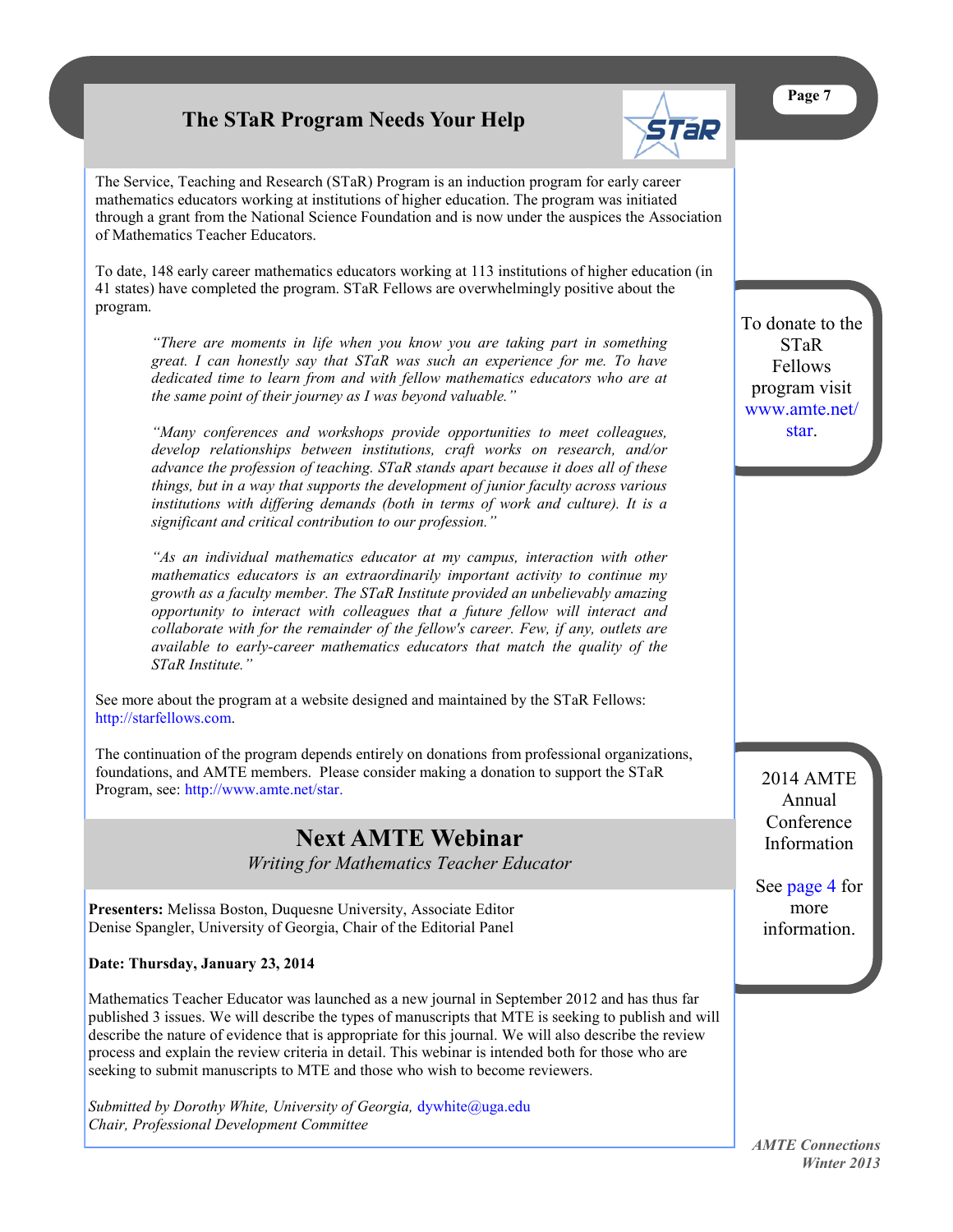# <span id="page-7-0"></span>**Page 8 Affiliate News**

The **Association of Maryland Mathematics Teacher Educators** (AMMTE) met in August to learn about upcoming curriculum and assessment changes in Maryland and to discuss how teacher educators can support school systems as they implement these changes. For more information visit our website at [www.marylandmath.org.](http://www.marylandmath.org)

Visit the [AMTE Affiliates](http://www.amte.net/affiliates)  [page](http://www.amte.net/affiliates)  for more information on affiliates, resources for affiliates, how to locate one near you, and the process for becoming an AMTE affiliate.



The **Georgia Association of Mathematics Teacher Educators** (GAMTE) held its Seventh Annual Conference at the Rock Eagle 4-H Center October 16, 2013. There were 29 attendees representing 11 institutions of higher education. Program information along with conference proceedings is located at our website, [www.gamte.org.](http://www.gamte.org)

October was an exciting month for **Hoosier Association of Mathematics Teacher Educators**  (HAMTE) as we collaborated with Indiana Council of Teachers of Mathematics (ICTM) on the annual fall conference – full of talks for teachers and, this year, teacher educators. We had 14 teacher education talks representing 11 institutions across Indiana. Cathy Humphries presented three sessions at the conference – what a treat to hear about her latest research. In addition, we held our annual business meeting and a group of us enjoyed an Italian dinner together! A new HAMTE president was elected, Enrique Galindo, from Indiana University-Bloomington; we also elected a new secretary, Craig Willey, from Indiana University Purdue University Indianapolis. HAMTE launched a website ([hamte.org\)](http://www.hamte.org) in an effort to improve communication and keep us abreast of what is going on around the state. In September, Enrique Galindo testified on behalf of HAMTE in support of the Common Core State Standards – this is an ongoing saga in Indiana with no resolution in sight. On a more positive note, Indianapolis will host the NCTM regional conference in 2014 – we're hoping to coordinate with the regional AMTE affiliates to run a parallel teacher education conference. HAMTE is currently 52 members strong.

The **Association of Mathematics Teacher Educators in Texas** (AMTE-TX) hosted an inaugural Fall

*Mathematics Teacher Educator*  Journal now accepting submissions. Learn more at [http://](http://www.amte.net/publications/mte) [www.amte.net/](http://www.amte.net/publications/mte) [publications/mte.](http://www.amte.net/publications/mte)

Conference on September 28, 2013 at the Cinco Ranch Campus of the University of Houston in Katy, Texas. The theme of "Building a Community of Practice" brought together leaders in mathematics education in the state of Texas to discuss important issues related to preparing effective mathematics teachers. Fran Arbaugh, current President of AMTE, led the morning session, "Who is Responsible for Teacher Learning," and after community building breakouts, Shelley Bolen-Abbott, Mathematics Education Specialist for ESC Region 4, led the group with "Building and Sustaining a Community of Practice." The event was well received by all participants and



served as foundational opportunity for AMTE-TX to build capacity to become one voice for mathematics education for the state of Texas! For more information visit our website at [www.amte-tx.org.](http://www.amte-tx.org)

*Affiliate news submitted by Megan Burton, Auburn University,* [megan.burton@auburn.edu](mailto:megan.burton@auburn.edu) *AMTE Affiliates Director*

## **Upcoming AMTE Membership Drive!**

Watch for a special AMTE membership drive to begin in February 2014. More information forthcoming at the 2014 conference!